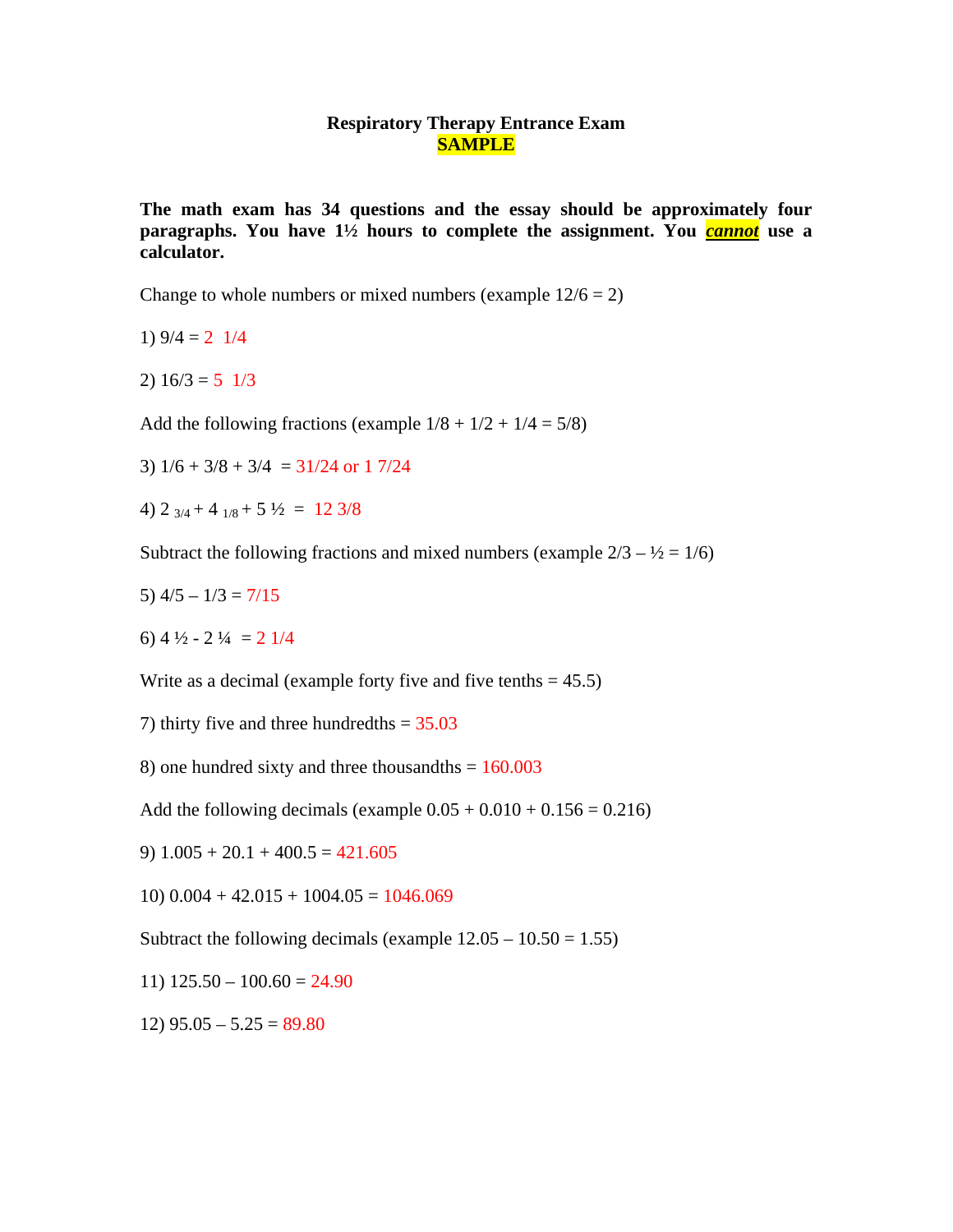Multiply the following (example 525 X .51 = 267.75)

13)  $550.10 \text{ X } 0.5 = 275.050$ 

14) 841.08 X  $0.08 = 67.2864$ 

Divide the following (example  $3/5 \div 3/10 = 2$ )

15)  $4/8 \div 1/16 = 8$ 

16)  $14.25 \div 3.5 = 4.07$ 

Change the following fractions to decimals (example  $7/10 = 0.7$ )

- $17) 5\frac{1}{4} = 5.25$
- 18)  $10_{2/3} = 10.67$

Solve the following proportions (example 1:2 :: X:15;  $X = 7.5$ )

- 19) 30:45::35:X  $X = 52.5$
- $20)$  3/4 =  $1/X$  $X = 1 \frac{1}{3}$
- $21) X:60::3:12$  $X=15$

Change the following to percents (example  $\frac{1}{2} = 50\%$ )

- $22)$  0.007 = 0.7%
- $23)$   $\frac{3}{4} = 75\%$

What is

- 24) 5% of  $75 = 3.75$
- 25) 0.5% of  $500 = 2.5$

Express as a decimal (example  $47\% = .47$ )

26) 150 % =  $1.50$ 

 $27)$  0.1% = 0.001